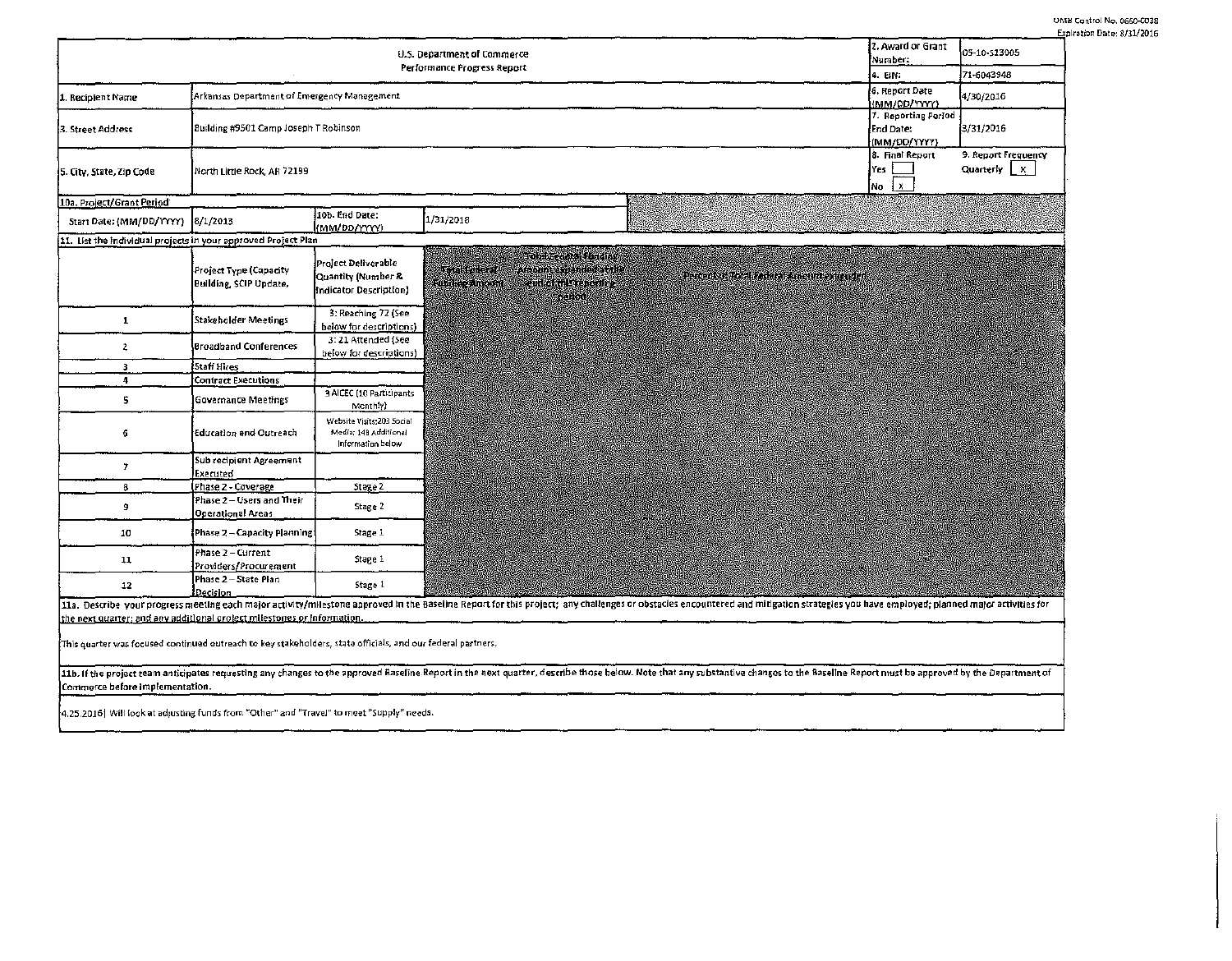OM8 Control No. 0660-0038 Expiration Date: 8/31/2016

| [11c, Provide any other information that would be useful to NTIA as it assesses this project's progress.                                                                       |                                        |                                                                                                                                  |                                                                                                                                            |                      |                               |                   |                 |                                         |                                          |
|--------------------------------------------------------------------------------------------------------------------------------------------------------------------------------|----------------------------------------|----------------------------------------------------------------------------------------------------------------------------------|--------------------------------------------------------------------------------------------------------------------------------------------|----------------------|-------------------------------|-------------------|-----------------|-----------------------------------------|------------------------------------------|
| Nothing to report 4,25,2016                                                                                                                                                    |                                        |                                                                                                                                  |                                                                                                                                            |                      |                               |                   |                 |                                         |                                          |
| 11d. Describe any success stories or best practices you have identified. Please be as specific as possible.                                                                    |                                        |                                                                                                                                  |                                                                                                                                            |                      |                               |                   |                 |                                         |                                          |
| Starting to bring along more technical SME's to Summit's and Conferences. Getting much more feedback and buy-in after they come back and present a new level of understanding. |                                        |                                                                                                                                  |                                                                                                                                            |                      |                               |                   |                 |                                         |                                          |
| 112. Personnel                                                                                                                                                                 |                                        |                                                                                                                                  |                                                                                                                                            |                      |                               |                   |                 |                                         |                                          |
| 12a. If the project is not fully staffed, describe how any lack of staffing may impact the project's time line and when the project will be fully staffed.                     |                                        |                                                                                                                                  |                                                                                                                                            |                      |                               |                   |                 |                                         |                                          |
| Some positions are not currently staffed. While those positions will be filled soon, there will be no impacts to the project timeline.                                         |                                        |                                                                                                                                  |                                                                                                                                            |                      |                               |                   |                 |                                         |                                          |
| 12b. Staffing Table                                                                                                                                                            |                                        |                                                                                                                                  |                                                                                                                                            |                      |                               |                   |                 |                                         |                                          |
| Job Title                                                                                                                                                                      | FTE%                                   |                                                                                                                                  | Project (s) Assigned<br>Change                                                                                                             |                      |                               |                   |                 |                                         |                                          |
| SLIGP Program Manager                                                                                                                                                          | 80%                                    |                                                                                                                                  | Will provide coordination for grant reporting and financial payouts from the SAA and work with SWIC to monitor progress of overall project |                      |                               |                   |                 |                                         |                                          |
| IIT Administrator                                                                                                                                                              | 10%                                    |                                                                                                                                  | Serves on the state broadband working group and provides technical assistance                                                              |                      |                               |                   |                 |                                         |                                          |
| Accounting Branch Manager                                                                                                                                                      | 2%                                     |                                                                                                                                  | Will conduct task and provide tracking for disbursement of the entire grant funds                                                          |                      |                               |                   |                 |                                         |                                          |
| Financial Analyst                                                                                                                                                              | 3%                                     |                                                                                                                                  | Will provide oversight for the disbursements and tracking of funds                                                                         |                      |                               |                   |                 |                                         |                                          |
| <b>ISWIC</b>                                                                                                                                                                   | 50%                                    |                                                                                                                                  | Will oversee all interoperability coordination and is responsible for ensuring SCIP initiatives are tracked and completed                  |                      |                               |                   |                 |                                         |                                          |
| AWIN Program Manager                                                                                                                                                           | 50%                                    | Has oversight of all public safety communications projects that the state undertakes and will provide oversight for this project |                                                                                                                                            |                      |                               |                   |                 |                                         |                                          |
| [13. Subcontracts (Vendors and/or Sub recipients)                                                                                                                              |                                        |                                                                                                                                  |                                                                                                                                            |                      |                               |                   |                 |                                         |                                          |
| 13a. Subcontracts Table - Include all subcontractors. The totals from this table must equal the "Subcontracts Total" in Question 14f.                                          |                                        |                                                                                                                                  |                                                                                                                                            |                      |                               |                   |                 |                                         |                                          |
| Name                                                                                                                                                                           |                                        | <b>Subcontract Purpose</b>                                                                                                       | lType<br>(Vendor/Subject.)                                                                                                                 | RFP/RFQ Issued (Y/N) | Contract<br>Executed<br>(2/n) | <b>Start Date</b> | <b>End Date</b> | <b>Total Federal Funds</b><br>Allocated | <b>Total Matching Funds</b><br>Allocated |
| Buford, Goff, & Associates                                                                                                                                                     | Development of Project Management Plan |                                                                                                                                  | Vendor                                                                                                                                     |                      |                               | 10/1/2013         | 7/31/2016       | \$810,432.00                            | \$0.00                                   |
|                                                                                                                                                                                |                                        |                                                                                                                                  |                                                                                                                                            |                      |                               |                   |                 |                                         |                                          |
| (13b, Describe any challenges encountered with vendors and/or sub recipients.                                                                                                  |                                        |                                                                                                                                  |                                                                                                                                            |                      |                               |                   |                 |                                         |                                          |

 $\sim$ 

4.25, 2016 No Issues